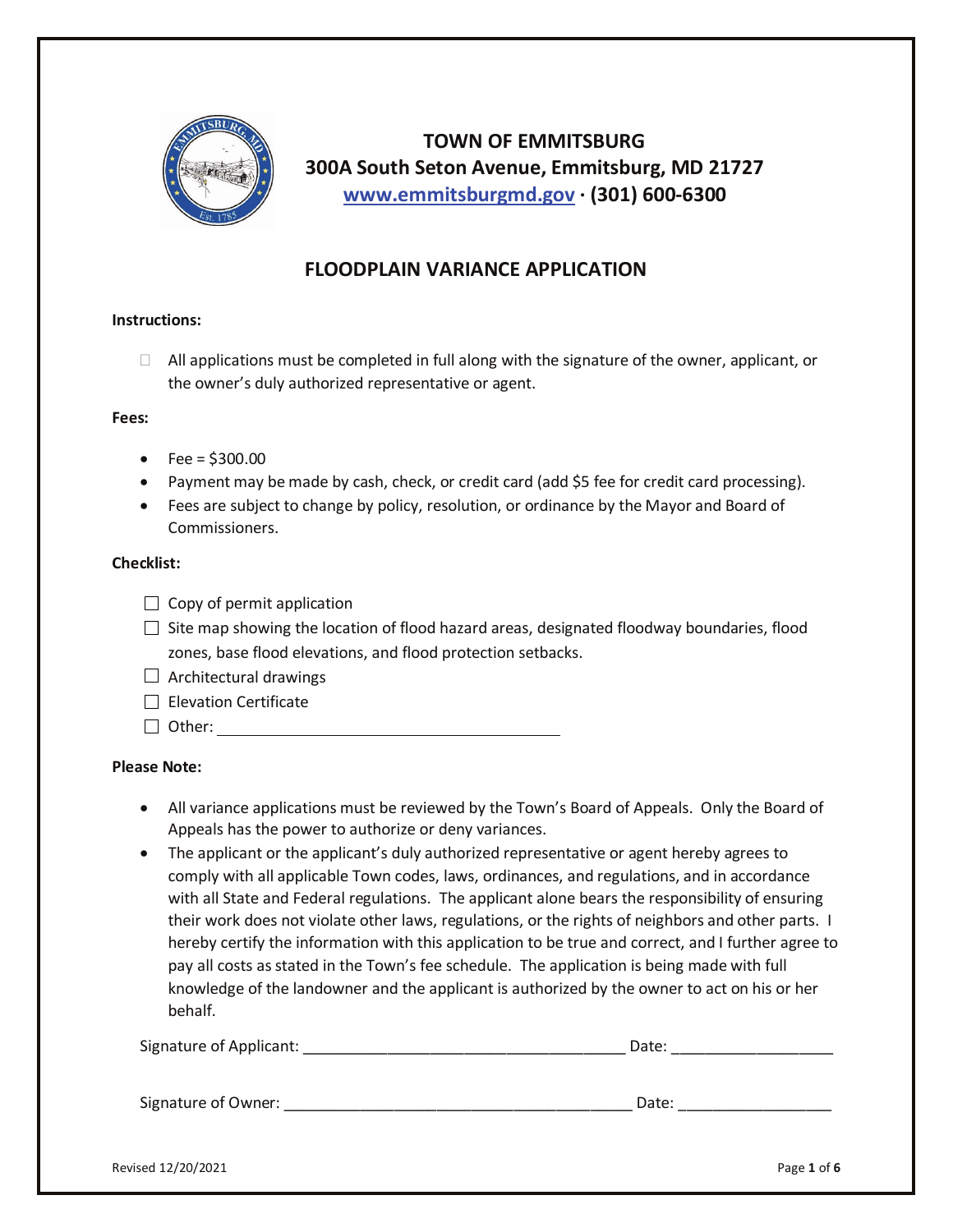| For Community Use Only:                                           |                          |
|-------------------------------------------------------------------|--------------------------|
| <b>Community Name: Town of Emmitsburg</b>                         | Community ID No.: 240029 |
| Case No.:                                                         | Date Filed:              |
| Comments from State NFIP Office? Yes/No                           | Date Received:           |
| Declaration of Land Restriction (Nonconversion Agreement)? Yes/No |                          |
| Elevation Certificate? Yes/No                                     |                          |

Please include a site map showing the location of flood hazard areas, designated floodway boundaries, flood zones, base flood elevations, and flood protection setbacks.

## **Section I. Project Information**

| Address: Address: Address: Address: Address: Address: Address: Address: Address: Address: Address: Address: Address: Address: Address: Address: Address: Address: Address: Address: Address: Address: Address: Address: Addres |
|--------------------------------------------------------------------------------------------------------------------------------------------------------------------------------------------------------------------------------|
|                                                                                                                                                                                                                                |
|                                                                                                                                                                                                                                |
|                                                                                                                                                                                                                                |
| Address: Address: Address: Address: Address: Address: Address: Address: Address: Address: Address: Address: Address: Address: Address: Address: Address: Address: Address: Address: Address: Address: Address: Address: Addres |
|                                                                                                                                                                                                                                |
|                                                                                                                                                                                                                                |
|                                                                                                                                                                                                                                |
| Parcel: Lot: Lot:<br>Map: _________________  Grid: ___________                                                                                                                                                                 |
| Improvement Value: _______________________                                                                                                                                                                                     |
|                                                                                                                                                                                                                                |
|                                                                                                                                                                                                                                |
|                                                                                                                                                                                                                                |
|                                                                                                                                                                                                                                |
|                                                                                                                                                                                                                                |
|                                                                                                                                                                                                                                |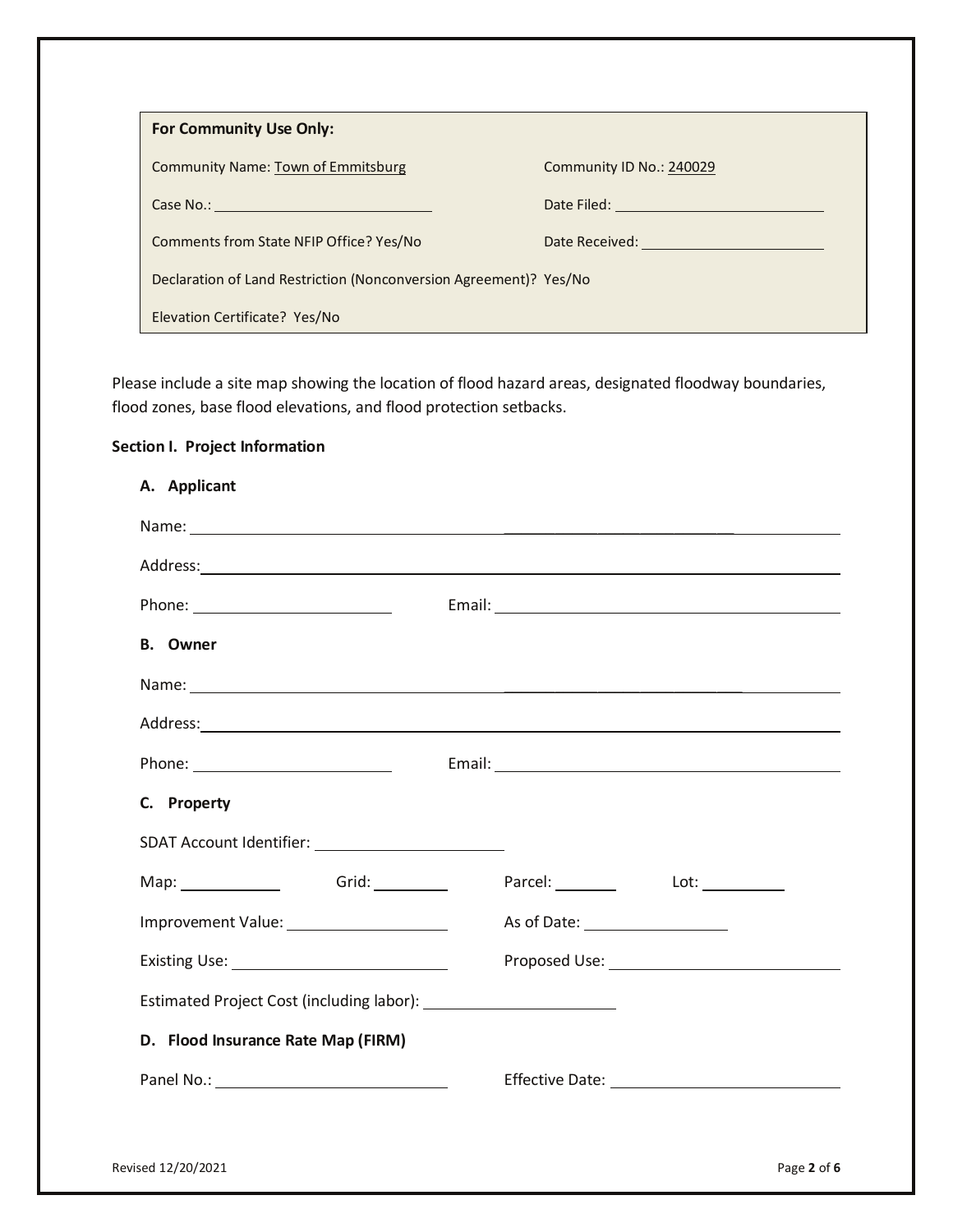|    |                                  |                                                                    | Elevation Datum: 1988                                                                              |
|----|----------------------------------|--------------------------------------------------------------------|----------------------------------------------------------------------------------------------------|
| Е. |                                  | Description of the variance sought:                                |                                                                                                    |
| F. | Reason for the variance request: |                                                                    |                                                                                                    |
|    |                                  | G. Applicable Section(s) of the Code:                              |                                                                                                    |
|    |                                  |                                                                    |                                                                                                    |
|    |                                  | Section II. Considerations for Variances (please address each one) | A. The danger that materials may be swept onto other lands to the injury of others.                |
| В. |                                  | The danger to life and property due to flooding or erosion damage. |                                                                                                    |
|    |                                  | and the effect of such damage on the individual owner.             | C. The susceptibility of the proposed development and its contents (if applicable) to flood damage |
| D. |                                  |                                                                    | The importance of the services to the community provided by the proposed development.              |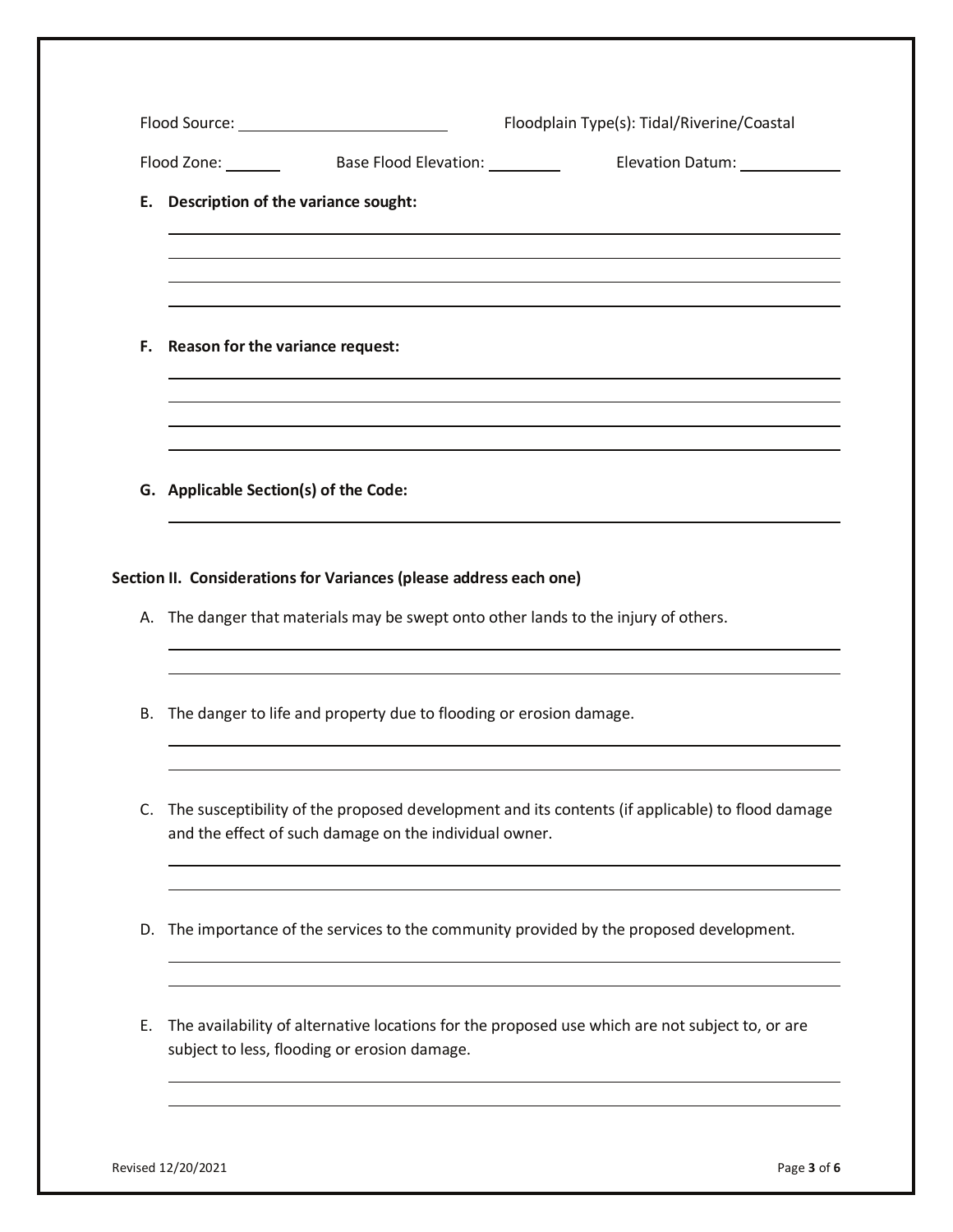- F. The necessity to the facility of a waterfront location, where applicable, or if the facility is a functionally dependent use.
- G. The compatibility of the proposed use with existing and anticipated development.
- H. The relationship of the proposed use to the comprehensive plan and hazard mitigation plan for that area.
- I. The safety of access to the property in times of flood for passenger vehicles and emergency vehicles.
- J. The expected heights, velocity, duration, rate of rise, and sediment transport of the floodwaters and the effects of wave action, if applicable, expected at the site.
- K. The costs of providing government services during and after flood conditions, including maintenance and repair of public utilities and facilities such as sewer, gas, electrical, and water systems, and streets and bridges.
- L. The comments provided by MDE (NFIP State Coordinator).

### **Section III. Limitations for Granting Variances (please address each one)**

A. A showing of good and sufficient cause. Good and sufficient cause deals solely with the physical characteristics of the property and cannot be based on the character of the improvement, the personal characteristics of the owner/inhabitants, or local provision that regulates standards other than health and public safety.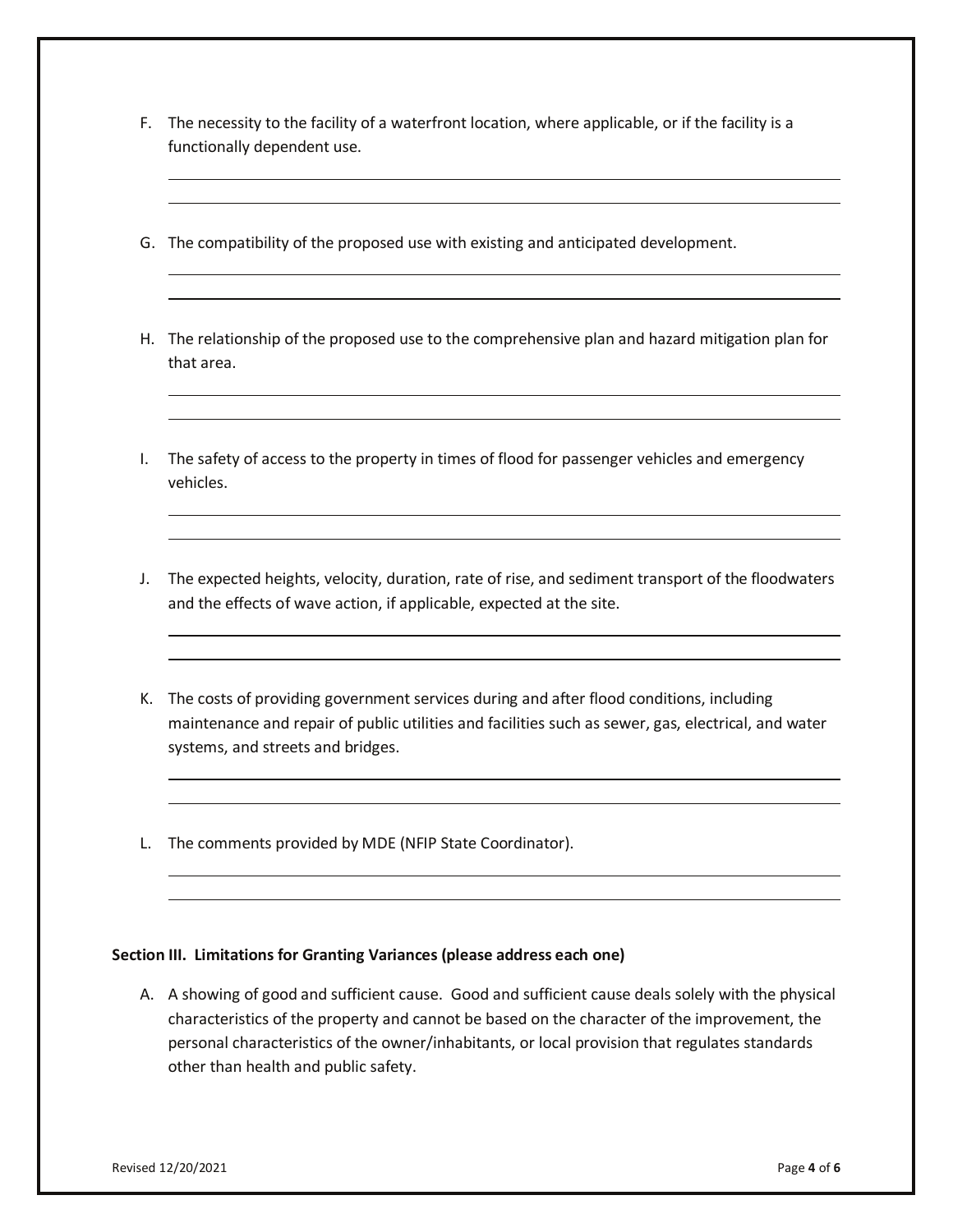B. A determination that failure to grant the variance would result in exceptional hardship due to the physical characteristics of the property. Increased cost or inconvenience of meeting the requirements of these regulations does not constitute an exceptional hardship to the applicant.

C. A determination that the granting of a variance for development within any designated floodway, or flood hazard area with base flood elevations but no designated floodway, will not result in increased flood heights beyond that which is allowed in these regulations.

D. A determination that the granting of a variance will not result in additional threats to public safety; extraordinary public expense, nuisances, fraud or victimization of the public, or conflict with existing local laws.

E. A determination that the building, structure or other development is protected by methods to minimize flood damages.

F. A determination that the variance is the minimum necessary to afford relief, considering the flood hazard.